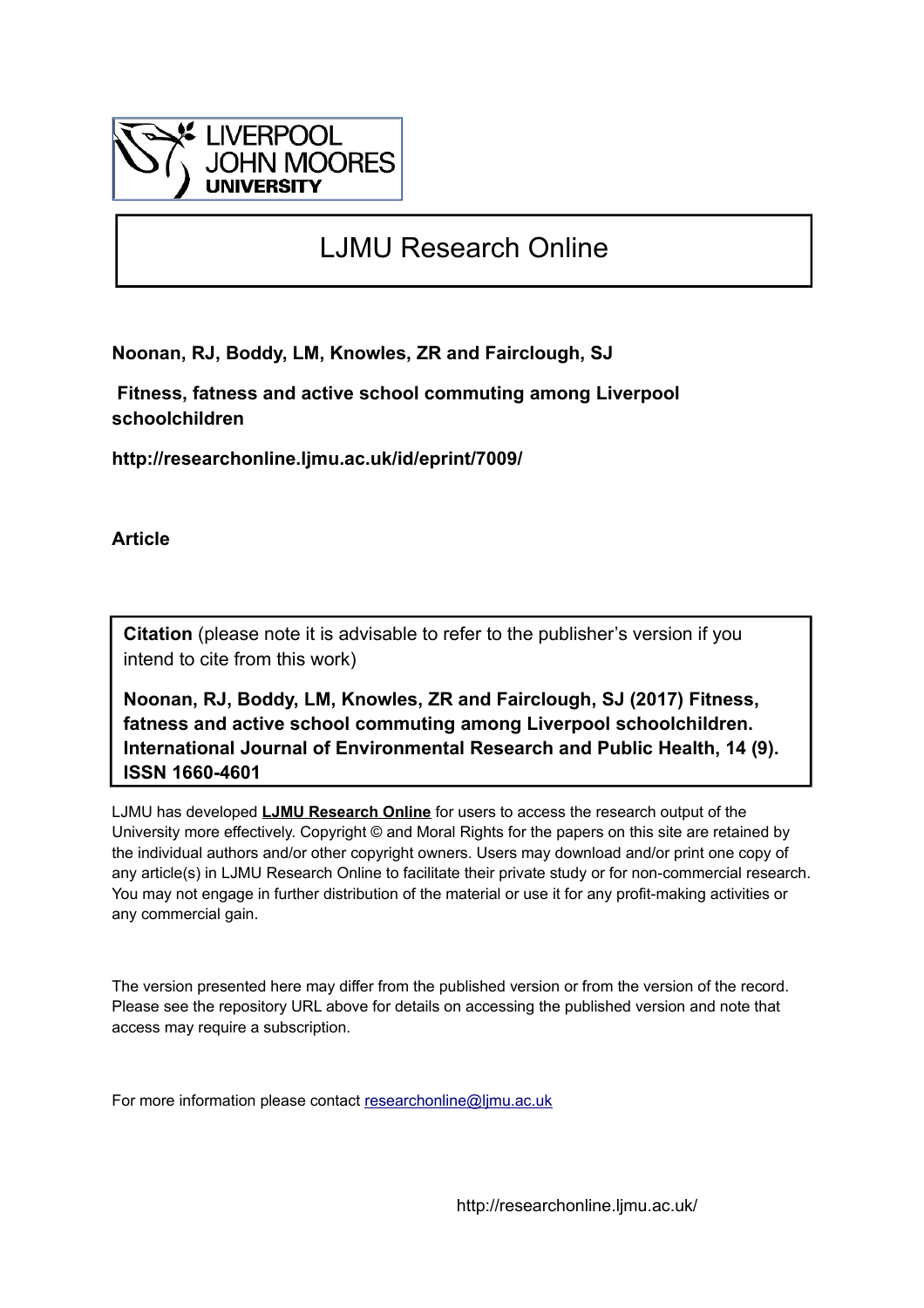

International Journal of **Environmental Research** and Public Health



*Article*

# **Fitness, fatness and active school commuting among Liverpool schoolchildren**

## **\*Robert J. Noonan1, <sup>2</sup> , Lynne M. Boddy<sup>2</sup> Zoe R. Knowles<sup>2</sup> , Stuart J. Fairclough1, <sup>3</sup>**

- <sup>1</sup> Department of Sport and Physical Activity, Edge Hill University, Ormskirk, UK.
- <sup>2</sup> Physical Activity Exchange, Research Institute for Sport and Exercise Sciences, Liverpool John Moores University, Liverpool, UK.
- 8 3 Department of Physical Education and Sport Sciences, University of Limerick, Limerick, Ireland.<br>9 \* Correspondence: Robert. Noonan@edgehill.ac.uk: Tel.: 01695 584488
- **\*** Correspondence: [Robert.Noonan@edgehill.ac.uk;](mailto:Robert.Noonan@edgehill.ac.uk) Tel.: 01695 584488
- Academic Editor: name
- Received: date; Accepted: date; Published: date

 **Abstract:** This study investigated differences in health outcomes between active and passive school commuters, and examined associations between parent perceptions of the neighbourhood environment and active school commuting (ASC). One hundred-ninety-four children (107 girls), aged 9-10 y from ten primary schools in Liverpool, England, participated in this cross-sectional study. Measures of stature, body mass, waist circumference and cardiorespiratory fitness (CRF) were taken. School commute mode (active/passive) was self-reported and parents completed the neighborhood environment walkability scale for youth. Fifty-three percent of children commuted to school actively. Schoolchildren who lived in more-deprived neighbourhoods that were perceived 20 by parents as being highly connected, un-aesthetic and having mixed land-use were more likely to commute to school actively (*p*<0.05). These children were at greatest risk of being obese and aerobically unfit (*p*<0.01). Our results suggest that deprivation may explain the counterintuitive relationship between obesity, CRF and ASC in Liverpool schoolchildren. These findings encourage researchers and policy makers to be equally mindful of the social determinants of health when advocating behavioural and environmental health interventions. Further research exploring 26 contextual factors to ASC, and examining the concurrent effect of ASC and diet on weight status by deprivation is needed.

 **Keywords:** Child, active commuting, physical activity, fitness, weight, obesity, neighbourhood, deprivation, poverty, obesogenic.

## **1. Introduction**

 Childhood obesity and poor health are most prevalent in areas of high deprivation [1-3]. Physical activity (PA) improves child health, including weight status [4,5] and cardiorespiratory fitness (CRF)[6]. Active school commuting (ASC) is recognised as an important component of PA and is associated with higher daily PA [7,8]. In England, ASC prevalence among schoolchildren has progressively declined since 1995 [9], but remains consistently highest among schoolchildren from deprived backgrounds [10-12].

*Int. J. Environ. Res. Public Health* **2017**, *14*, x; doi: FOR PEER REVIEW www.mdpi.com/journal/ijerph In recent years, there has been an increasing focus by the UK government to promote and increase ASC among schoolchildren with a view to curbing rising obesity levels [13]. However, evidence to support the positive contribution of ASC to children's weight status is inconsistent [14,15]. For example, Voss & Sandercock [16] found no association between ASC and weight status whereas other studies have reported a weak inverse [17,18] and positive association [19]. The effect of ASC on other components of physical health such as CRF are also inconsistent [20,21]. Studies that have reported a positive association have been conducted outside of the UK in countries that experience greater cycling prevalence during ASC. Cycling is a stronger predictor of CRF in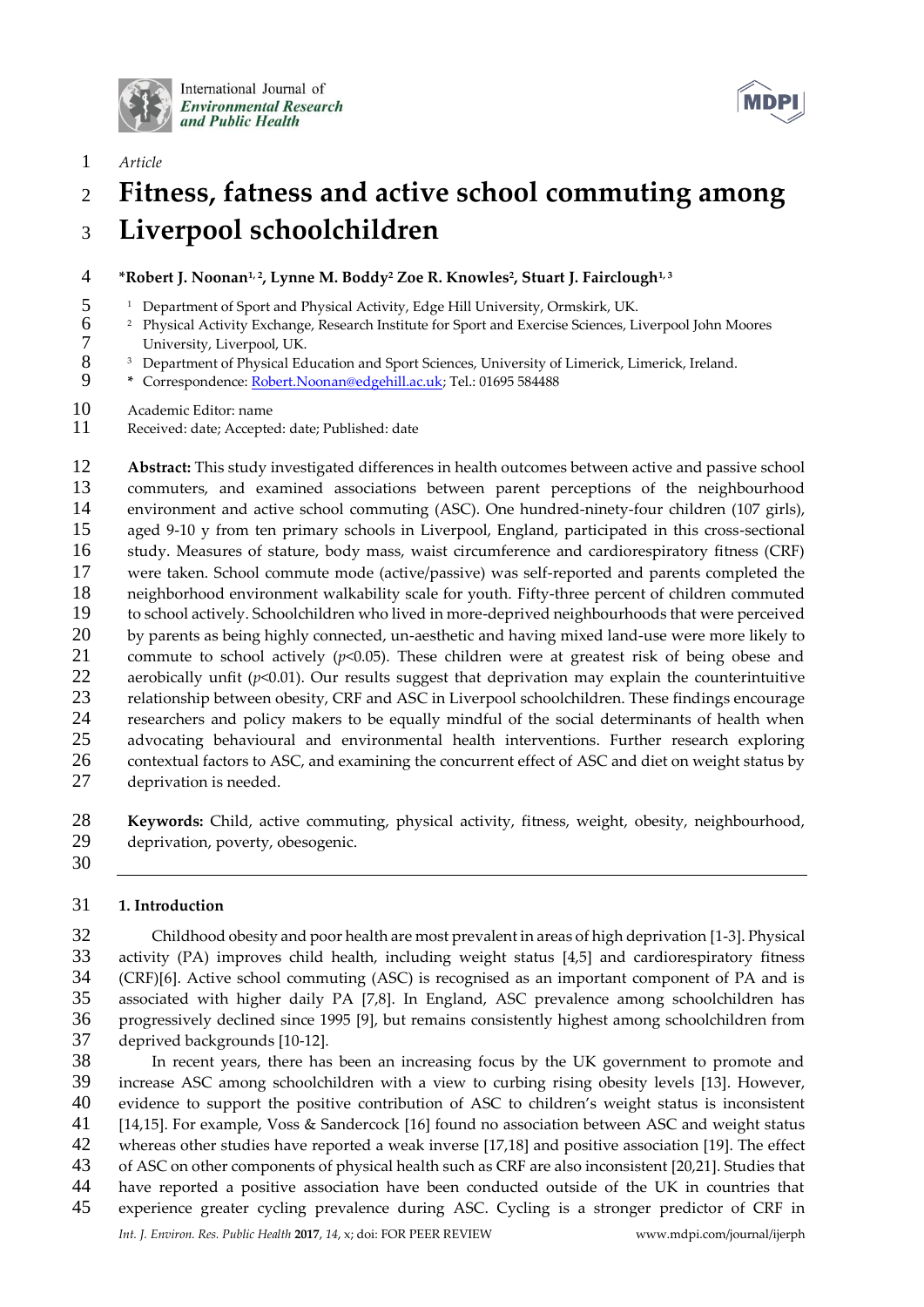46 comparison to walking which is the most common form of ASC among UK children [16,22,23].<br>47 Therefore, further research is needed to explore the contribution of ASC to UK schoolchildren's Therefore, further research is needed to explore the contribution of ASC to UK schoolchildren's health.

 ASC is influenced by multiple environmental factors. Household distance to school is considered the strongest influence with shorter distances associated with higher levels of ASC [24- 26]. However, parents' assessment of environmental attributes related to safety are also known to play an important role in determining whether children commute actively to school [27,28]. Neighbourhoods perceived by parents as having well connected streets, good land-use mix and residential density have been linked with higher ASC [29,30]. However, these reported associations are based on data from the USA [27,30] and Australia [31] which limits generalisation to UK children. To promote and support ASC among UK schoolchildren it is important to understand which environmental attributes support and restrict ASC. The Neighborhood Environment Walkability Scale-Youth (NEWS-Y) developed by Rosenberg et al. [32] provides an empirically derived measure of various built environmental attributes that may influence ASC. The NEWS-Y has been used to investigate associations between parental perceptions of the neighbourhood environment and child PA [33,34] but not ASC. Therefore, the aims of this study were to 1) investigate differences in health outcomes between active and passive school commuters, and 2) examine associations between parent

perceptions of the neighbourhood environment and ASC.

## **2. Materials and Methods**

#### *2.1. Participants*

 Study participants were 9-10-year-old schoolchildren recruited from ten primary schools in Liverpool, England. Liverpool is ranked the most deprived English City [35] and obesity rates among children aged 10–11 years exceed the national average (23.0% vs 18.9%; [36]). All eligible participants (n = 326) in participating schools received a participant recruitment pack containing parent and child information sheets, consent and assent forms, and a medical screening form. Written informed consent and assent were received from parents and their children, respectively, before children could participate in the study. Completed informed parental consent and child assent were obtained for 217 children (39.5% response rate). Liverpool John Moores University Ethics Committee approved the study (13/SPS/048) and data collection took place between January and April 2014.

*2.2. Measures*

2.2.1. Anthropometrics

82 Stature and sitting stature were measured to the nearest 0.1 cm using a portable stadiometer<br>83 (Leicester Height Measure, Seca, Birmingham, UK), Leg length was calculated by subtracting sitting (Leicester Height Measure, Seca, Birmingham, UK). Leg length was calculated by subtracting sitting 84 stature from stature. Body mass was measured to the nearest 0.1 kg using calibrated scales (Seca, Birmingham, UK). Body mass index (BMI) was calculated from stature and body mass as a proxy 86 measure of body composition (kg/m<sup>2</sup>) and BMI z-scores were assigned to each child [37]. Age and sex-specific BMI cut-points were used to classify children as normal weight or overweight/obese [38]. 88 Waist circumference was measured at the midpoint between the bottom rib and the iliac crest to the<br>89 nearest 0.1 cm using a non-elastic measuring tape (Seca, Birmingham, UK). Gender-specific nearest 0.1 cm using a non-elastic measuring tape (Seca, Birmingham, UK). Gender-specific 90 regression equations were used to predict children's age from peak height velocity [39]. This<br>91 calculation was used as a proxy measure of biological maturation. calculation was used as a proxy measure of biological maturation.

2.2.2. Cardiorespiratory fitness

 CRF was assessed using the Sports Coach UK 20 m multistage shuttle run test (20mSRT; [40]. Children completed 20m shuttle runs keeping in time with an audible 'bleep' signal. The time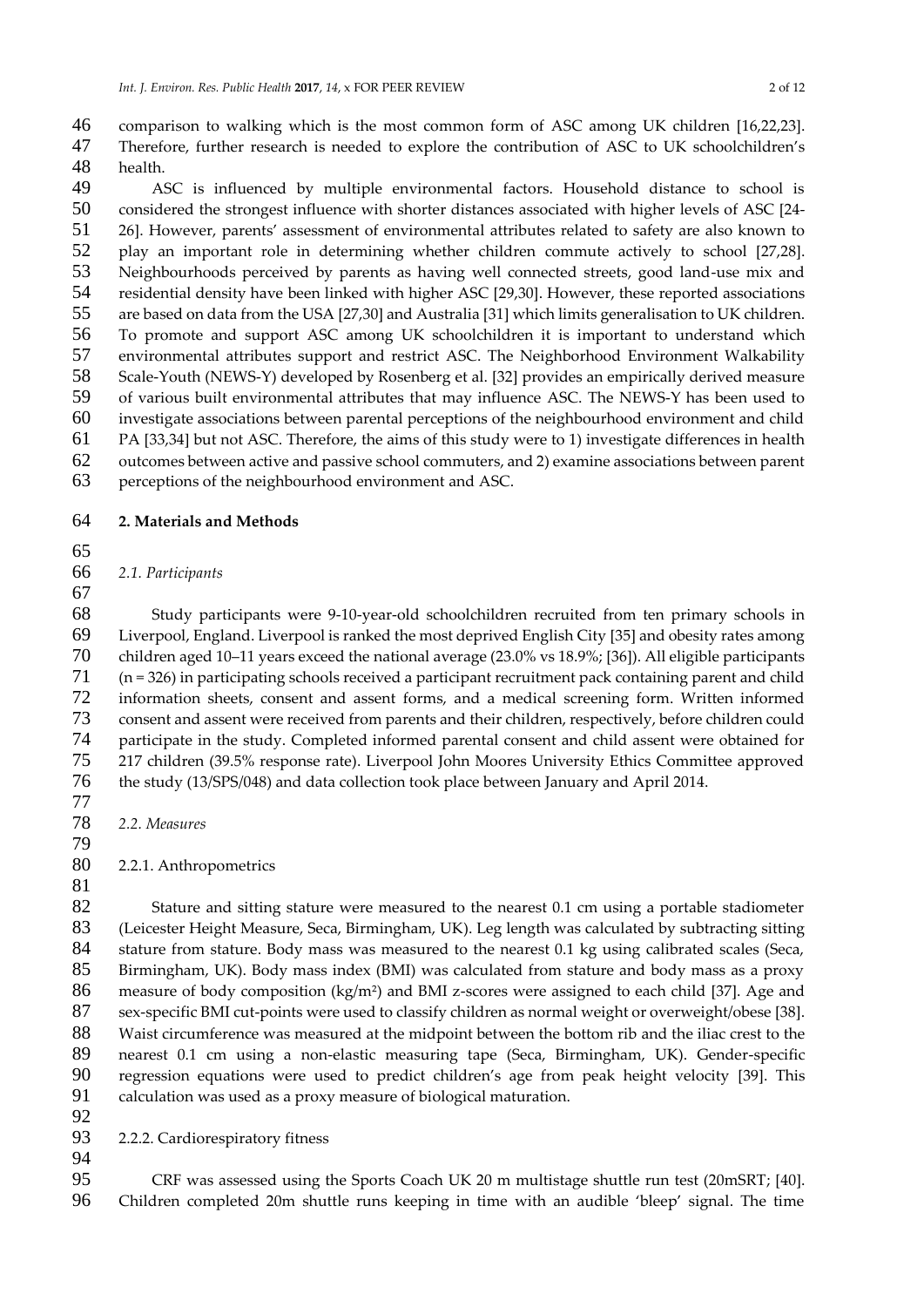97 between bleeps progressively decreases, increasing the intensity of the test. Children were<br>98 encouraged to run to exhaustion, and the number of completed shuttles was recorded for each encouraged to run to exhaustion, and the number of completed shuttles was recorded for each participant and retained for analysis. Age and sex specific cut-points were used to classify children as 'fit' or 'unfit' [41].

2.2.3. School commute data

 School commute mode was child reported. Responses included (walk, cycle, scooter, bus, car, train, taxi, other). Responses were dichotomised into (0 reference category) active transport and (1) passive transport. Household distance to school was objectively measured using Google maps online route planner [https://www.google.co.uk/maps.](https://www.google.co.uk/maps) The shortest route from school addresses to parent reported home addresses was used [42].

 2.2.4. Neighbourhood environment 

 Parental perceptions of neighbourhood attributes were assessed using the Neighbourhood Environment Walkability Scale for Youth (NEWS-Y). The NEWS-Y is a 67-item scale, organised into nine subscales representing land-use mix-diversity, neighbourhood recreation facilities, residential 115 density, land-use mix-access, street connectivity, walking/cycling facilities, neighbourhood<br>116 aesthetics pedestrian and road traffic safety, and crime safety. The NEWS-Y has demonstrated aesthetics, pedestrian and road traffic safety, and crime safety. The NEWS-Y has demonstrated acceptable to good test–retest reliability (ICC=0.56–0.87; [32]) and has been used previously in child 118 PA research [33,34]. Items are averaged and higher scores denote higher walkability. Higher<br>119 neighbourhood scores indicate a more walkable environment for all items except pedestrian and road neighbourhood scores indicate a more walkable environment for all items except pedestrian and road 120 traffic safety, and crime safety items, where higher scores indicate lower walkability [32]. An overall 121 NEWS-Y score was calculated from the sum of z-scores for each of the nine subscales. NEWS-Y score was calculated from the sum of z-scores for each of the nine subscales.

2.2.5. Deprivation

 Area level deprivation was calculated using the 2015 Indices of Multiple Deprivation (IMD; [35]). The IMD is a UK Government produced measure comprising seven areas of deprivation (income, 127 employment, health, education, housing, environment, and crime). Parent reported home postcodes<br>128 were imported into the GeoConvert application [43] to generate deprivation scores. Higher were imported into the GeoConvert application [43] to generate deprivation scores. Higher deprivation was represented by lower deprivation scores. Sixty-eight percent of the study sample were above the IMD cut-off value (26.83) for the most nationally deprived tertile for England. We calculated a 50th centile IMD score of 35.63 for the sample, and created one IMD median-split 132 categorical variable to provide two groups representative of children living in areas of high-<br>133 deprivation (HD: median IMD score 49.76) and high-to-medium deprivation (MD: median IMD score deprivation (HD; median IMD score 49.76) and high-to-medium deprivation (MD; median IMD score 22.86; [34]).

*2.3. Analysis*

138 Participant characteristics were analysed descriptively. Independent samples t-tests and  $\chi^2$  compared descriptive data between genders. For study aim 1, multivariate analysis of covariance (MANCOVA) assessed differences in health outcomes by school commute mode (active vs passive) 141 adjusted for gender, APHV, and school commute distance.  $\chi^2$  with odds ratios (OR) as a measure of effect examined school commute mode group differences in weight status, aerobic fitness, deprivation and school commute distance. The same analyses were repeated to examine deprivation group differences in weight status, aerobic fitness, school commute mode and school commute distance. For study aim 2, multivariate logistic regression analyses assessed associations between 146 parent perceptions of the neighbourhood environment and ASC controlling for school commute distance and IMD. Statistical significance was set to *p* ≤ 0.05. All analyses were conducted using IBM SPSS Statistics version 23 (IBM, Armonk, NY).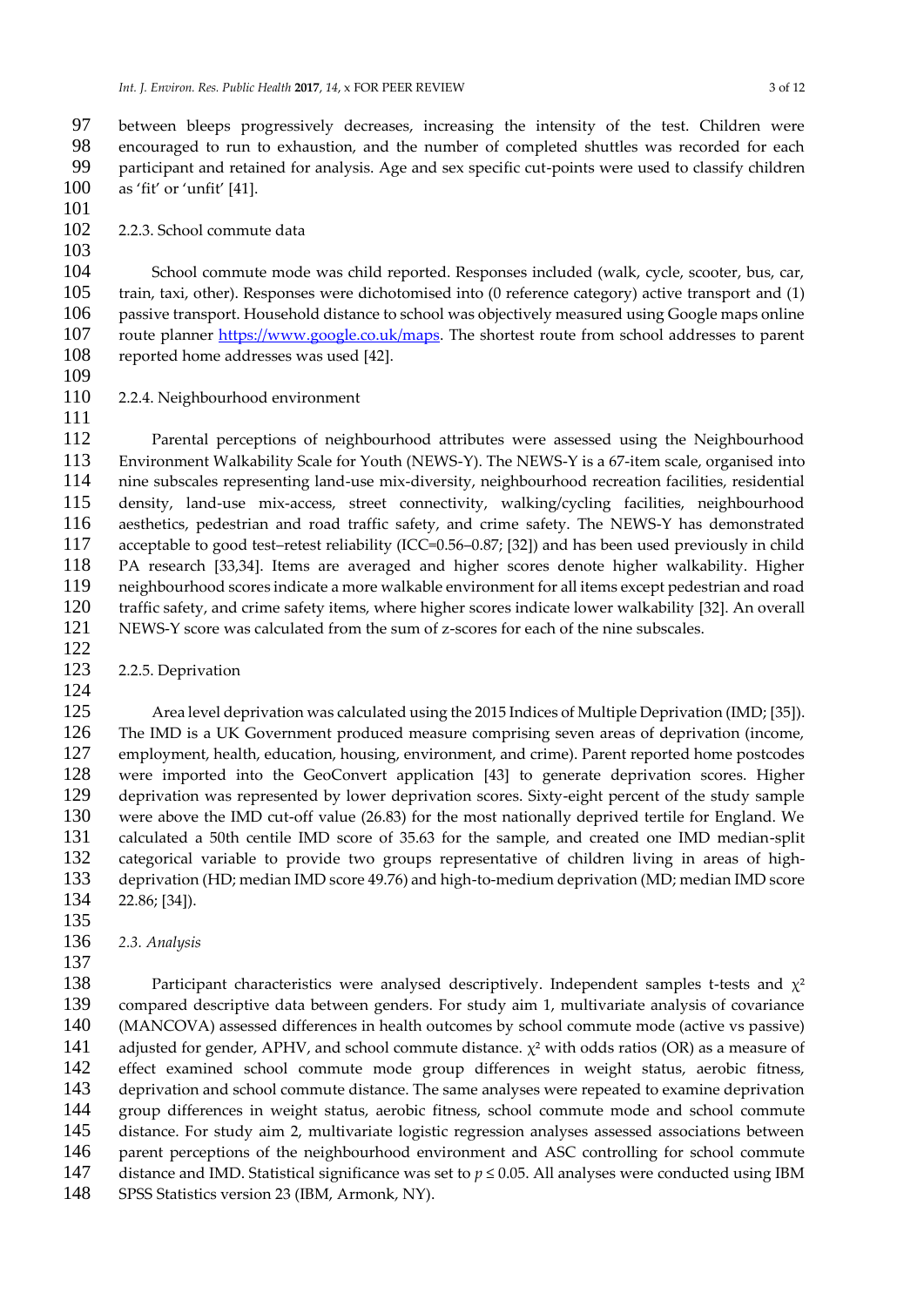#### 149 **3. Results**

 Of the 217 children who returned written parental informed consent and participant assent, 6 participants were not present on the day of testing, and a further 17 children had incomplete data. Thus, data were available from 194 children (107 girls) (35.3% response rate). Participant characteristics are presented in Table 1. Preliminary analyses revealed no significant differences between included and excluded participants. Boys were taller (*p*<0.05) and aerobically fitter than girls (*p*<0.01) who were closer to maturation than boys (*p*<0.001). More children commuted to school actively (52.6%) than passively (47.4%). Walking was the most common mode of commuting to school (47.4%), followed by car (44.8%), cycle (4.1%), bus (2.1%), scooter (1.0%), and other (0.5%). Active school commuters had significantly higher BMI (*p*=0.02), BMI z-score (*p*=0.05) and waist circumference (*p*=0.01) than passive school commuters (Table 2). Differences were also observed for CRF but these did not reach statistical significance (*p*>0.05). Children that lived closer to school had higher BMI, BMI z-scores and waist circumference but these did not reach statistical significance (*p*>0.05).

| Variable                 | All $(n=194)$ | Boys $(n=87)$ | Girls $(n=107)$   |
|--------------------------|---------------|---------------|-------------------|
| Age                      | 9.96(0.30)    | 9.97(0.30)    | 9.95(0.30)        |
| Stature (cm)             | 139.12 (7.30) | 140.42 (6.99) | 138.06 (7.41)*    |
| Mass (kg)                | 35.01 (8.44)  | 35.68 (7.68)  | 34.45 (9.01)      |
| BMI (kg/m <sup>2</sup> ) | 17.92 (3.20)  | 17.96 (2.90)  | 17.89 (3.43)      |
| Weight status (%)        |               |               |                   |
| Normal weight            | 75.30         | 79.30         | 72.00             |
| Overweight/obese         | 24.70         | 20.60         | 28.00             |
| <b>BMI</b> z-score       | 0.32(1.25)    | 0.51(1.16)    | 0.16(1.30)        |
| Waist circumference      | 63.84 (7.72)  | 64.57 (7.97)  | 63.24(7.50)       |
| <b>APHV</b>              | $-2.64(0.93)$ | $-3.49(0.45)$ | $-1.94(0.57)$ *** |
| CRF (shuttles)           | 38.18 (19.37) | 48.37 (20.05) | 29.90 (14.22)***  |
| Aerobically fit (%)      | 67.00         | 77.00         | 58.90**           |
| Commute distance (km)    | 1.68(1.77)    | 1.60(1.53)    | 1.74(1.95)        |
| School commute mode (%)  |               |               |                   |
| Active                   | 52.60         | 52.90         | 52.30             |
| Passive                  | 47.40         | 47.10         | 47.70             |
| <b>IMD</b> score         | 36.80 (18.20) | 36.87 (19.62) | 36.73 (17.05)     |
| NEWS-Y                   | 0.03(3.16)    | 0.05(3.19)    | 0.02(3.15)        |

163 **Table 1.** Participant characteristics (mean ± SD).

164 APHV, age from peak height velocity; BMI, body mass index; CRF, cardiorespiratory fitness; NEWS-Y, 165 neighbourhood environment walkability scale – youth; IMD, indices of multiple deprivation. Significant gender 166 difference at \**p*<0.05; \*\**p*<0.01; \*\*\**p*<0.001.

167

168

169

170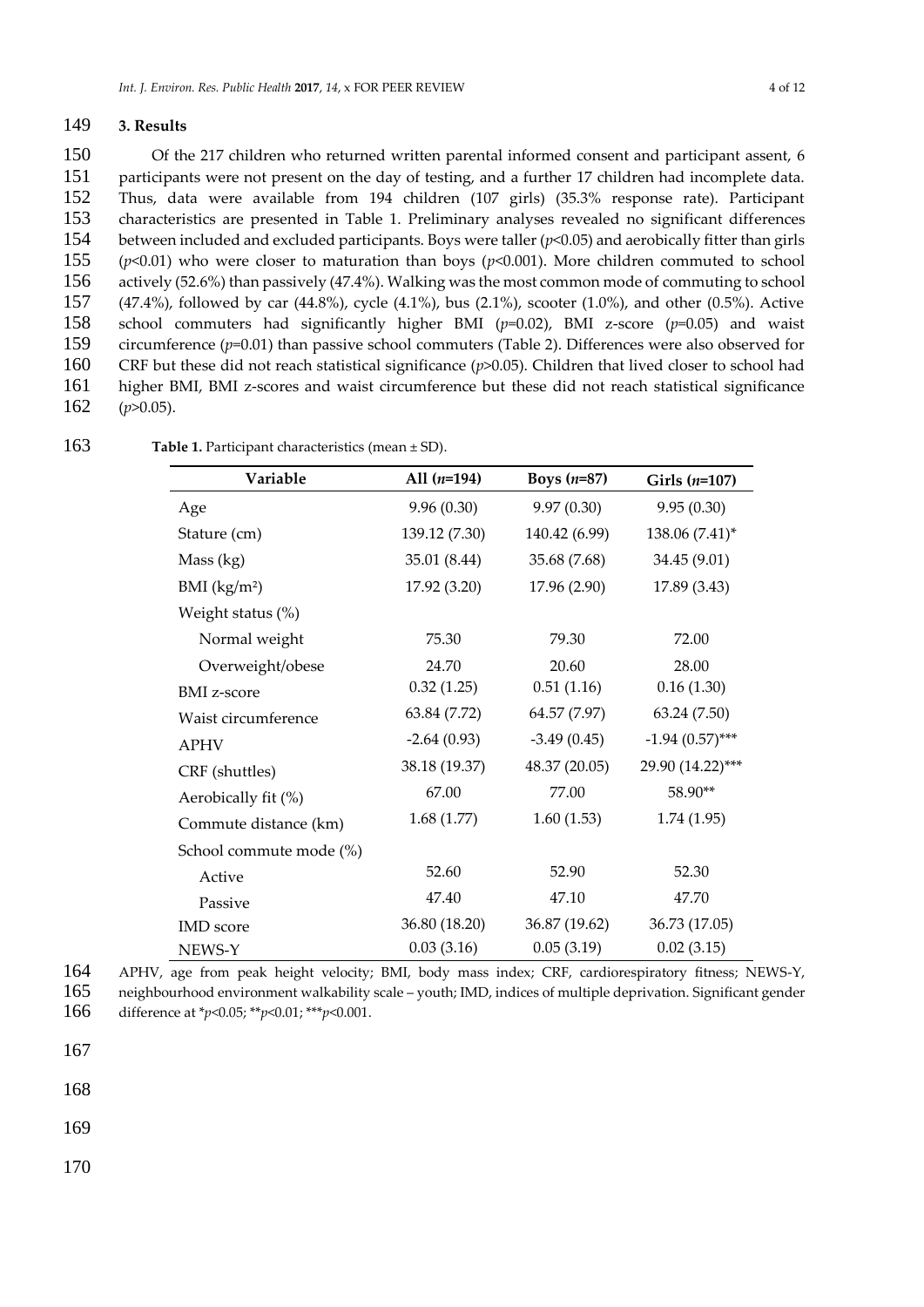171 **Table 2.** MANCOVA analyses of health-related variables by school commute mode group, adjusted 172 for gender, APHV and school commute distance.

| Variable            | Active mean (95%       | Passive mean (95%     | $p$ value |
|---------------------|------------------------|-----------------------|-----------|
|                     | $CI)$ ( <i>n</i> =102) | $CI)$ ( <i>n</i> =92) |           |
| BMI                 | 18.33 (17.79-18.87)    | 17.32 (16.75-17.89)   | 0.02      |
| <b>BMI</b> z-score  | $0.45(0.23-0.67)$      | $0.12(-0.11-0.36)$    | 0.05      |
| Waist circumference | 64.84 (63.57-66.11)    | 62.29 (60.95-63.64)   | 0.01      |
| <b>CRF</b>          | 37.98 (34.37-41.60)    | 38.99 (35.16-42.84)   | 0.72      |

173 MANCOVA, multivariate analysis of covariance; BMI, body mass index; CI, confidence interval; 174 CRF, cardiorespiratory fitness

175

176 Table 3 presents OR for deprivation, CRF, and weight status by school commute mode. Children

- 177 who used passive transport were more likely to be classified as healthy weight (OR=2.17, 95%
- 178 CI=1.10-4.30), aerobically fit (OR=2.23, 95% CI=1.20-4.14), and live further away from school (>0.5km,
- 179 OR=38.14, 95% CI=5.08-286.62; >1.0km, OR=11.61, 95% CI=5.83-23.10), compared with children who
- 180 commuted actively.

181 **Table 3.** OR (95% CI) for likelihood of being classified as healthy weight, aerobically fit, and living 182 within 1km from school by school commute mode.

| Variable           | Active mean (95%       | Passive mean (95%     | $p$ value |
|--------------------|------------------------|-----------------------|-----------|
|                    | $CI)$ ( <i>n</i> =102) | $CI)$ ( <i>n</i> =92) |           |
| Healthy weight     | 47.9%                  | $52.1\%$              |           |
|                    | $2.17(1.10-4.30)$      |                       | 0.02      |
| Aerobically fit    | $46.2\%$               | 53.8%                 |           |
|                    | $2.23(1.20-4.14)$      | 0.01                  |           |
| Commute distance   |                        |                       |           |
| $< 0.5$ km         | $30.0\%$               | $1.1\%$               |           |
|                    | 38.14 (5.08-286.62)    | < 0.001               |           |
| $< 1.0 \text{ km}$ | 73%                    | 18.9%                 |           |
|                    | $11.61(5.83-23.10)$    | < 0.001               |           |

183

 Table 4 presents OR for school commute mode, CRF, weight status and distance from school by deprivation group. Compared with children who lived in areas of HD, MD children were more likely to commute to school passively (OR=2.41, 95% CI=1.35-4.30), live further away from school (<0.5km, OR=2.95, 95% CI=1.28-6.82; <1.0km, OR=2.06, 95% CI=1.16-3.68), be classified as healthy weight (OR=2.74, 95% CI=1.37-5.48), and aerobically fit (OR=2.52, 95% CI=1.35-4.70).

189

190

191

192

193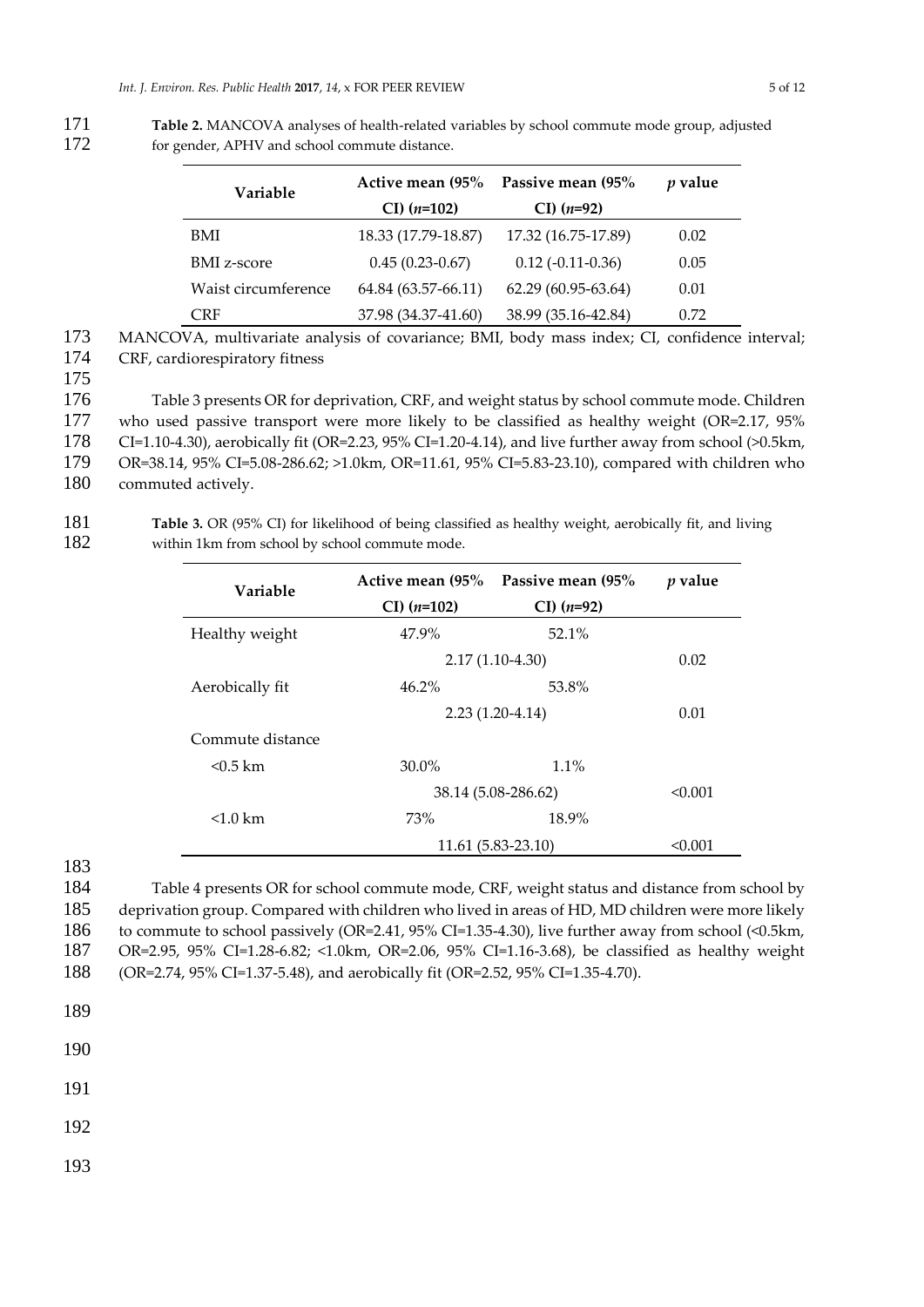| <b>Variable</b>    | $MD$ mean (95%)     | HD mean (95% CI)    | $p$ value |
|--------------------|---------------------|---------------------|-----------|
|                    | CI) or % $(n=96)$   | or % $(n=98)$       |           |
| Healthy weight     | 84.4%               | 66.3%               |           |
|                    |                     | $2.74(1.37 - 5.48)$ |           |
| Aerobically fit    | 77.1%               | 57.1%               |           |
|                    | $2.52(1.35 - 4.70)$ |                     | < 0.01    |
| Commute distance   |                     |                     |           |
| $< 0.5$ km         | $9.4\%$             | 23.4%               |           |
|                    | $2.95(1.28 - 6.82)$ |                     | 0.01      |
| $< 1.0 \text{ km}$ | 38.5%               | 56.4%               |           |
|                    | $2.06(1.16 - 3.68)$ | 0.01                |           |
| Active commute     | $36.7\%$            | 63.3%               |           |
|                    | $2.41(1.35 - 4.30)$ |                     | < 0.01    |

194 **Table 4.** OR (95% CI) for likelihood of being classified as healthy weight, aerobically fit, an active 195 commuter and living with 1km from school by deprivation group.

196

197 ASC was positively associated with street connectivity (B=0.62, OR=1.66, 95% CI=1.16-2.96) and 198 land-use mix diversity (B=0.55, OR=1.86, 95% CI=1.01-2.73), and was inversely associated with 199 neighbourhood aesthetics (B=-0.44, OR=0.65 95% CI=0.44-0.95; Table 5).

200 **Table 5.** Associations between neighbourhood environment attributes and ASC.

| Variable                 | в       | <b>SE</b> | ORa (95% CI)        | <i>v</i> value |
|--------------------------|---------|-----------|---------------------|----------------|
| Land-use mix-diversity   | 0.62    | 0.24      | $1.86(1.16 - 2.96)$ | 0.01           |
| Constant                 | $-1.80$ | 0.73      | 0.17                | 0.01           |
| Street connectivity      | 0.50    | 0.26      | $1.66(1.01 - 2.73)$ | 0.04           |
| Constant                 | $-1.45$ | 0.76      | 0.23                | 0.06           |
| Neighbourhood aesthetics | $-0.44$ | 0.19      | $0.65(0.44 - 0.95)$ | 0.02           |
| Constant                 | 1.13    | 0.51      | 3.09                | 0.03           |

201 B, unstandardised  $\beta$  coefficient; SE, standard error; OR, odds ratio; OR=exp ( $\beta$ ). a Adjusted for IMD and school

202 commute distance. Only variables that showed a statistically significant association with ASC are presented.

### 203 **4. Discussion**

 This study examined the association between ASC, BMI and CRF in Liverpool schoolchildren. Counter to what might be assumed, we found that ASC was associated with higher BMI and lower CRF. The most recent systematic review in this area found that only 35.9% of included studies 207 observed more favourable weight status among active school commuters relative to passive school commuters [14]. Fewer studies have reported an inverse relationship between ASC and child weight status [17,18]. There are several potential reasons for the inverse relationship found in this study.

 Firstly, as observed here, children that commute to school actively tend to be from deprived backgrounds [17,44,45], and deprived children are more likely to live in an *obesogenic* environment that encourages the consumption of unhealthy food and/or discourages physical activity, placing 213 them at greater risk of obesity compared to affluent children [46-49]. The IMD captures a range of deprivation markers including the neighbourhood environment [35]. In Liverpool. HD deprivation markers including the neighbourhood environment [35]. In Liverpool, HD 215 neighbourhoods could be considered *obesogenic*, as they are less walkable and have less access to self-<br>216 contained gardens/vards compared to MD peighbourhoods [34] Moreover, HD children are more contained gardens/yards compared to MD neighbourhoods [34]. Moreover, HD children are more likely to experience an unbalanced diet at home [50], and be exposed to fast food and takeaway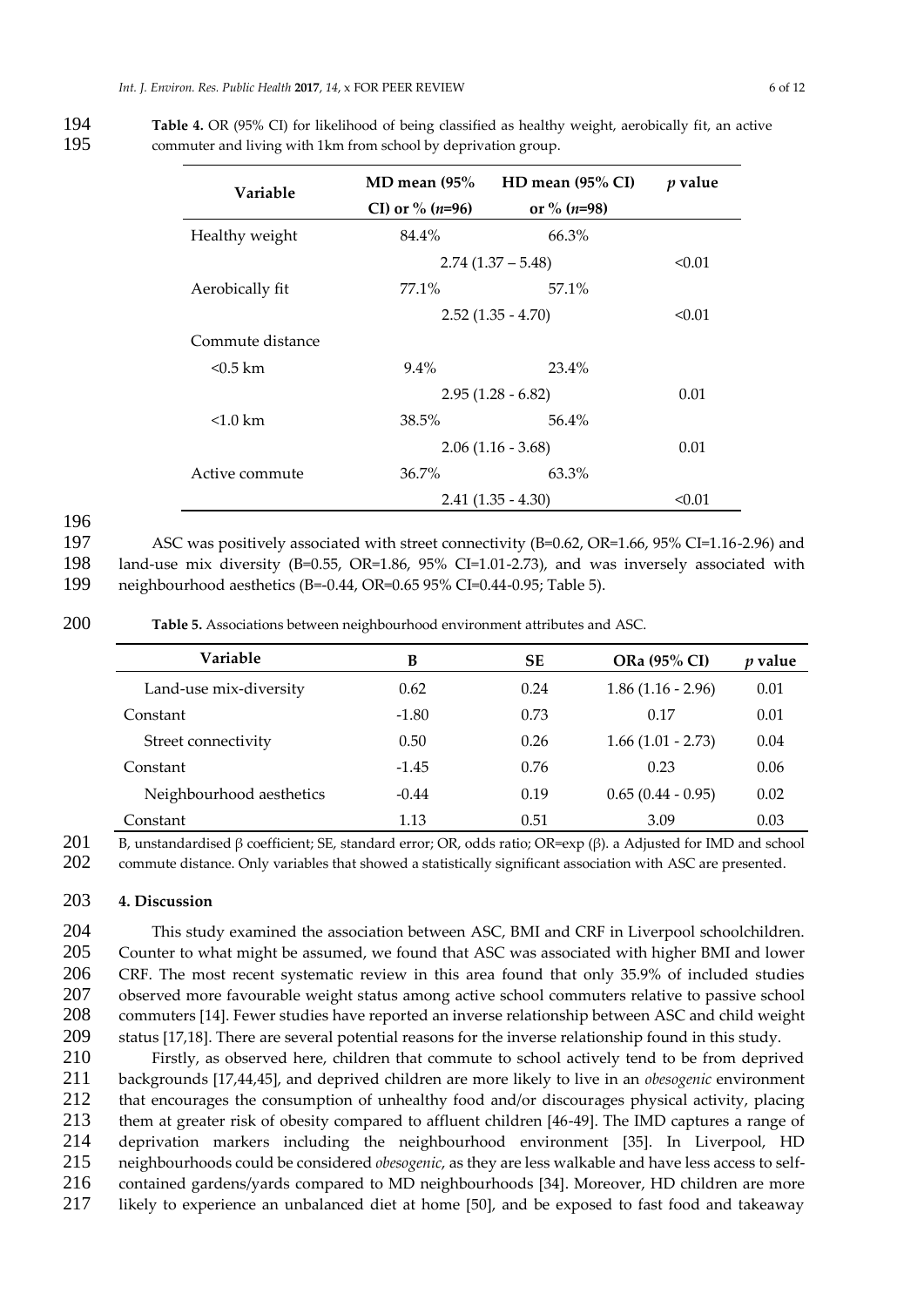218 outlets along the home-school commute route [51,52]. Both of which are strong predictors of fatness 219 [53,54]. To improve child health and foster more equitable neighbourhoods requires an appreciation [53,54]. To improve child health and foster more equitable neighbourhoods requires an appreciation 220 of the social determinants of health, and a structural approach to health promotion, through modifications to the physical, social, political, and economic environment in which children and modifications to the physical, social, political, and economic environment in which children and families make health-related decisions [55,56]. Such changes may include but are not limited to improved infrastructure (e.g., sidewalks, bike lanes, and green spaces) and policy implementations (i.e., restrictions on fast food outlets and food marketing, and greater accessibility to affordable, healthy foods).

 This study found an inverse association between ASC and CRF after deprivation was accounted for. Some previous studies have reported contrasting findings to those reported here [15,21,57]. However, these studies comprised a higher proportion of cyclists and observed higher CRF among cyclists compared to walkers and passive commuters [15,57]. In the present study, only 4.1% of children reported cycling to school. The average trip distance for cyclists is often greater than that of 231 walkers and tends to be a more vigorous intensity activity [58]. It is well established that high intensity  $PA$  ( $\geq 6$  METs) is necessary to improve children's CRF [59]. Walking is often performed at a 232 intensity PA ( $\geq$ 6 METs) is necessary to improve children's CRF [59]. Walking is often performed at a<br>233 moderate or light intensity, and thus, is unlikely to place the cardiorespiratory system under the moderate or light intensity, and thus, is unlikely to place the cardiorespiratory system under the necessary strain to confer positive adaptations to CRF. Presently, there is limited evidence for the association between walking to school and CRF among schoolchildren. Our findings add to the 236 developing body of evidence.<br>237 Children that commuted

 Children that commuted actively to school lived closer to school than passive commuters. School to home commute distance is the strongest predictor of ASC [24,25]. D'Haese et al. [24] found that 239 the criterion distance for walking to school in Belgium schoolchildren was 1.5km. Chillón and<br>240 colleagues [60] found that a distance of 1.4km best discriminated walkers from passive commuters in colleagues [60] found that a distance of 1.4km best discriminated walkers from passive commuters in a UK study involving 10-year-old schoolchildren. School choice can significantly reduce opportunities for ASC and thus impact on strategies to promote ASC. Schoolchildren live further from school than ever before. Presently, less than half of all English schoolchildren attend their 244 nearest school [9]. Current educational policies in the UK are counterintuitive to public health goals<br>245 of increasing child PA, especially ASC, for example, permitting schools to enrol schoolchildren from of increasing child PA, especially ASC, for example, permitting schools to enrol schoolchildren from wide catchment areas thus creating long commuting distances. In such contexts, efforts to promote widespread adoption of ASC may be unrealistic. The uptake and maintenance of ASC is likely to be 248 dependent on Government policies aligning with public health priorities, as well as community and<br>249 societal level influences to create safe and feasible commuting routes. societal level influences to create safe and feasible commuting routes.

 This study found that after adjusting for area deprivation and distance to school, neighbourhoods perceived by parents as having well-connected streets, mixed land-use, and 252 unpleasant aesthetic features were associated with a higher likelihood of ASC. In contrast to previous<br>253 research [61.62], we observed an inverse association between neighbourhood aesthetics and ASC. 253 research [61,62], we observed an inverse association between neighbourhood aesthetics and ASC.<br>254 Our study is the first to investigate the association between ASC and parents' perceptions of various Our study is the first to investigate the association between ASC and parents' perceptions of various neighbourhood attributes in UK schoolchildren. Previous studies were undertaken outside of the UK, did not adjust for distance to school [61], and were based on ASC among adolescent girls [62]. It is plausible to suggest that favourable neighbourhood aesthetics (e.g., well maintained sidewalks, green 258 spaces, low volumes of street litter and graffiti) may improve children's satisfaction of walking to<br>259 school. However, many children in this study lived close to school and in neighbourhoods classified school. However, many children in this study lived close to school and in neighbourhoods classified as high deprivation. Whilst we cannot be certain that these children were from deprived 261 backgrounds, deprivation is inversely associated with car access [63,64], and thus may result in these children having no other option but to commute to school actively.

 In agreement with previous research [65], we found that neighbourhoods perceived by parents as having a well-connected street network with numerous intersections/crossings were positively 265 associated with ASC. These neighbourhood features result in shorter and more direct commute<br>266 routes to school, which is a well-established predictor of ASC [24,26]. Moreover, routes to school that routes to school, which is a well-established predictor of ASC [24,26]. Moreover, routes to school that are more direct and well-connected and made up of minor rather than major roads are likely to be perceived by parents as safer and thus more conducive to ASC given that they experience less motorised traffic and are subject to lower speed limits [29,66]. The introduction of traffic calming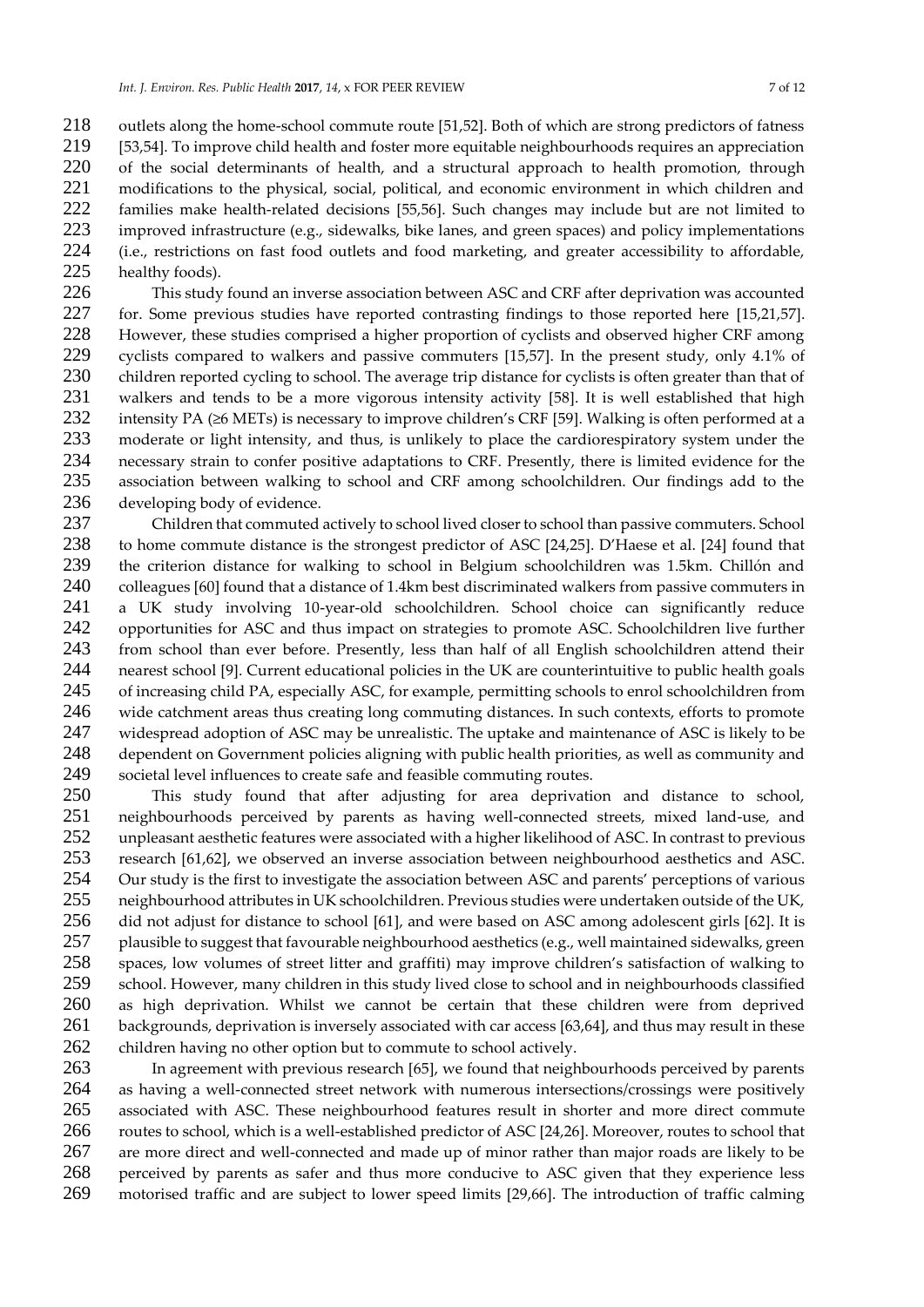measures within school catchment areas such as pedestrianization and street crossings would 271 provide a more conducive environment for children's ASC and should be considered by future urban 272 planners. Land-use mix diversity was also positively associated with ASC. A potential reason for this finding may be that neighbourhoods with diverse land uses experience more people walking around the neighbourhood and are thus more likely to be perceived by parents as safer [67]. Kerr et al. [61] and Larsen et al. [68] both found a positive relationship between land use mix and ASC whereas Ewing et al. [69] reported contrasting findings. Further research is warranted to better understand how mixed land uses influences ASC.

 Consistent with prior UK research, we found that children from highly deprived neighbourhoods are most likely to commute to school actively [10-12]. One reason for this is that children from deprived neighbourhoods are less likely to live in a family that owns a car [63,64]. Deprived children therefore commute to school actively in most part by necessity rather than choice. The distinction though between necessity and choice with regards to ASC is seldom explored in the 283 literature. Of particular interest is the potential psychological strain placed on children and in the 284 case of vounger children, their parents, through relying on such forms of transport in often-284 case of younger children, their parents, through relying on such forms of transport in often-<br>285 unpleasant environments [70.71]. This could impact negatively on children's motivation to unpleasant environments [70,71]. This could impact negatively on children's motivation to participate in PA, especially walking for leisure in both the short and long-term. Further qualitative research is warranted to explore children's perceptions of ASC, including the benefits and challenges 288 they experience.

 Importantly, it is not our intention to suggest that ASC is detrimental for Liverpool schoolchildren's health. rather, Liverpool schoolchildren with poorer health because they are 291 deprived are more likely to commute actively to school, for reasons that warrant further<br>292 investigation. Rather than advocating for those that participate [deprived children] to actively investigation. Rather than advocating for those that participate [deprived children] to actively 293 commute more to improve their weight status, we suggest that the challenge remains to identify ways<br>294 to reduce deprivation, and increase ASC prevalence among the non-participants, especially those that to reduce deprivation, and increase ASC prevalence among the non-participants, especially those that live in close proximity to school. A recent UK study [72] that explored the habitual PA behaviours of 296 a nuclear and single parent family, found that the nuclear family used the family car for short<br>297 commute distances including the home to school commute (1.1 km). Future studies should consider commute distances including the home to school commute (1.1 km). Future studies should consider recruiting such passive commuters that reside close to home to understand their decision making to not commuting actively.

300 This is the first study to explore the influence of neighbourhood attributes on schoolchildren's<br>301 ASC using the NEWS-Y survey. Several limitations are though, worthy of consideration. Our study ASC using the NEWS-Y survey. Several limitations are though, worthy of consideration. Our study used cross-sectional data which limits inference of causality. When compared with the national average, children in this study lived in more deprived areas and had higher BMI. Therefore, generalising our findings to more affluent and rural areas of the UK should be done with caution. The NEWS-Y survey is a valid and reliable measure of neighbourhood attributes [32] but may be open to bias from respondents. The IMD is a well-established measure of deprivation that reflects a range of deprivation markers, but may not have accurately reflected the actual deprivation level of all participating schoolchildren. We did not assess sedentary time or energy intake, which both contribute to energy balance. Moreover, the relatively small sample size and low participant response 310 rate may have biased results with active children more likely to have taken part in the study.<br>311 Furthermore, we did not explore questions of context, which limits discussion on children's reasons Furthermore, we did not explore questions of context, which limits discussion on children's reasons for commuting actively or passively to school. Although commute distance was measured objectively, this may not accurately reflect *actual* commute distance taken for all children. Another 314 limitation is the fact that some children can be driven to school in the morning but commute actively<br>315 in the afternoon. However, we did not distinguish between active, passive or 'mixed transport' in the afternoon. However, we did not distinguish between active, passive or 'mixed transport' commuters. Despite these limitations, the findings reported here are consistent with larger-scale studies [17,18].

#### **5. Conclusions**

 In this study, schoolchildren who lived in more-deprived neighbourhoods that were perceived by parents as being highly connected, un-aesthetic and having mixed land-use were more likely to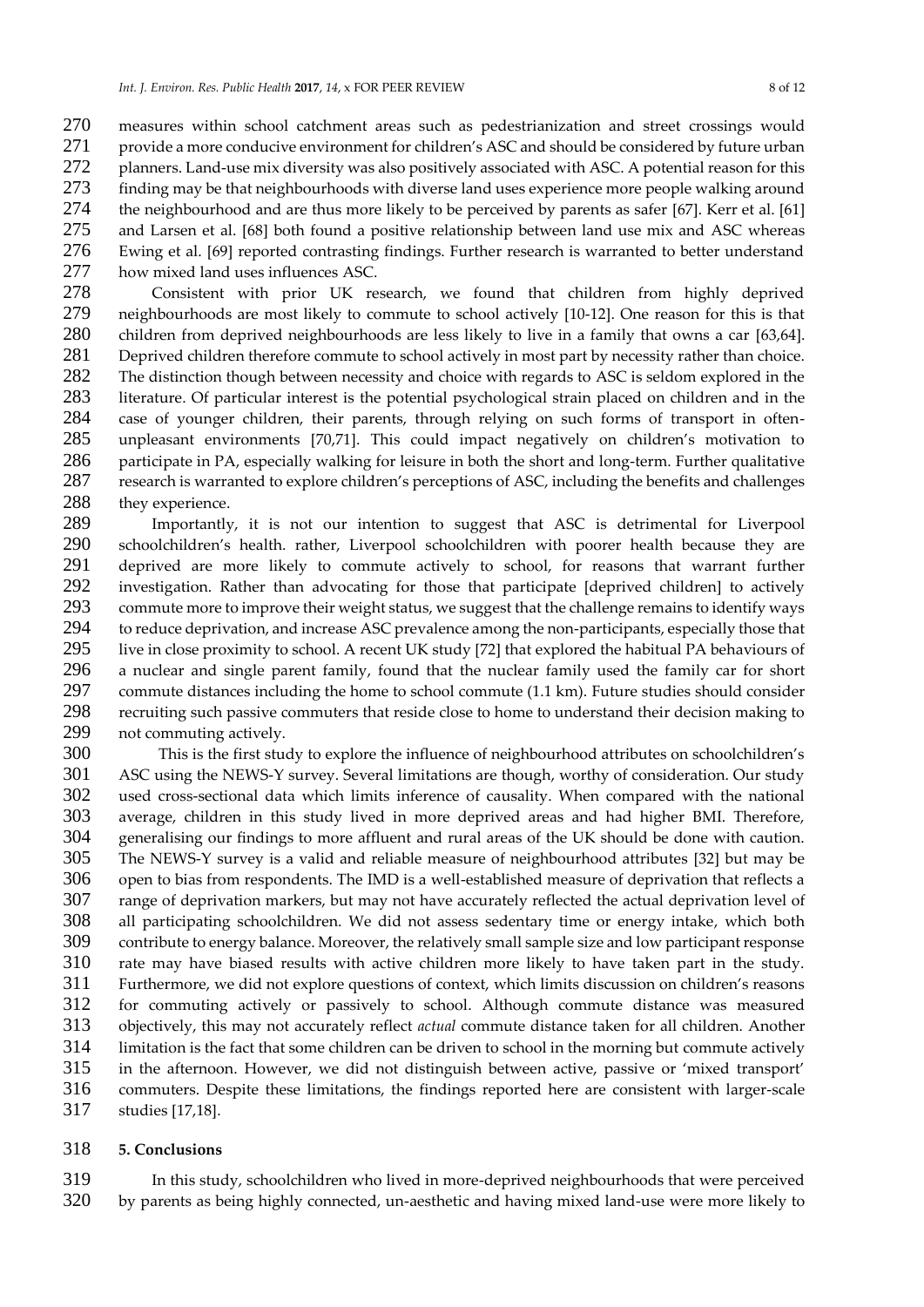- 321 commute to school actively. These children were at greatest risk of being obese and aerobically unfit.<br>322 Our findings suggest that deprivation may explain the counterintuitive relationship between obesity,
- Our findings suggest that deprivation may explain the counterintuitive relationship between obesity,
- CRF and ASC in Liverpool schoolchildren. These findings encourage researchers and policy makers
- to be mindful of the social determinants of health when planning and advocating behavioural and
- environmental health interventions. Further research exploring contextual factors to ASC, and
- examining the concurrent effect of ASC and diet on weight status by deprivation is needed. To
- improve child health and alleviate deprivation requires a systems approach to health promotion and
- actions on inequalities in wider social determinants operating outside the health system.
- **Supplementary Materials:** No additional data are available.
- **Acknowledgments:** The authors would like to thank all of the children and parents who participated in the study. The research was funded by Liverpool John Moores University.
- **Author Contributions:** RJN was responsible for the design of the study, data collection, analyses and drafted<br>333 the manuscript. LMB. ZRK and SIF contributed to the design of the study and editing the manuscript. All aut 333 the manuscript. LMB, ZRK and SJF contributed to the design of the study and editing the manuscript. All authors read and approved the final manuscript. read and approved the final manuscript.
- **Conflicts of Interest:** The authors declare that they have no conflicts of interest

#### **References**

- 1. Marmot M. Fair society, healthy lives. *The Marmot review. Strategic review of health inequalities in England post 2010*. London: The Marmot Review, 2010.
- 2. Wickham, S.; Anwar, E.; Barr, B.; Law, C.; Taylor-Robinson, D. Poverty and child health in the UK: using evidence for action. *Arch Dis Child* **2016**, doi: 10.1136/archdischild-2014-306746.
- 341 3. Wu, S.; Ding, Y.; Wu, F.; Li, R.; Hu, Y.; Hou, J.; Mao, P. Socio-economic position as an intervention against<br>342 overweight and obesity in children: a systematic review and meta-analysis. *Sci Rev* 2015. 5. 11354. overweight and obesity in children: a systematic review and meta-analysis. *Sci Rep* **2015**, *5*, 11354.
- 4. Guinhouya, B.C. Physical activity in the prevention of childhood obesity. *Paediatric and Perinatal Epidemiology* **2012**, *26*, 438-447.
- 5. Hills, A.P.; Andersen, L.B.; Byrne, N.M. Physical activity and obesity in children. *Br J Sports Med*, **2011**, *45*, 346 866–870.<br>347 6. Boddy,
- 6. Boddy, L.M.; Murphy, M.H.; Cunningham, C.; Breslin, G.; Foweather, L.; Gobbi, R.; Graves, L.E.F.; Hopkins, N.D.; Auth, M.K.H.; Stratton, G. Physical Activity, Cardiorespiratory Fitness, and Clustered Cardiometabolic Risk in 10- to 12-year-old School Children: The REACH Y6 Study. *Am J Hum Biol* **2014**, *26*, 446–451.
- 7. Owen, C. G.; Nightingale, C.M.; Rudnicka, A.R.; van Sluijs, E.M.F.; Ekelund, U.; Cook, D.G.; Whincup, P.H.. Travel to School and Physical Activity Levels in 9–10 Year-Old UK Children of Different Ethnic Origin; Child Heart and Health Study in England (CHASE). *PLoS ONE* **2012**, *7*, e30932.
- 8. Roth, M.A.; Millett, C.J.; Mindell, J.S. The contribution of active travel (walking and cycling) in children to overall physical activity levels: a national cross sectional study. *Prev Med* **2012**, *54*, 134–139.
- 9. Department for Transport. *National Travel Survey: England 2015. Statistical Release-National Travel Survey*. Department for Transport: London, UK, 2016.
- 10. Page, A.S.; Cooper, A.R.; Griew, P.; Jago, R. Independent mobility, perceptions of the built environment and children's participation in play, active travel and structured exercise and sport: the PEACH Project. *Int J Behav Nutr Phys Act* **2010**, *7*, 17.
- 11. Panter, J.R.; Jones, A.P.; Van Sluijs, E.M.; Griffin, S.J. Neighborhood, route, and school environments and children's active commuting. *Am J Prev Med* **2010**, *38*, 268–278.
- 12. Titheridge, H.; Christie, N.; Mackett, R.; Hernández, D.O.; Ye, R. *Transport and Poverty: A review of the evidence*. London, UK: UCL Transport Institute, University College London, 2014.
- 13. HM Government. *Childhood Obesity: A Plan for Action. HM Government*: London, UK, 2016.
- 14. Larouche, R.; Saunders, T.J.; Faulkner, G.E.J.; Colley, R.; Tremblay, M. Associations Between Active School Transport and Physical Activity, Body Composition, and Cardiovascular Fitness: A Systematic Review of 68 Studies. *J Phys Act Health* **2014**, *11*, 206-227.
- 15. Ostergaard, L.; Kolle, E.; Steene-Johannessen, J.; Anderssen, S.A.; Andersen, L.B. Cross sectional analysis of the association between mode of school transportation and physical fitness in children and adolescents. *Int J Behav Nutr Phys Act* **2013**, *10*, 91.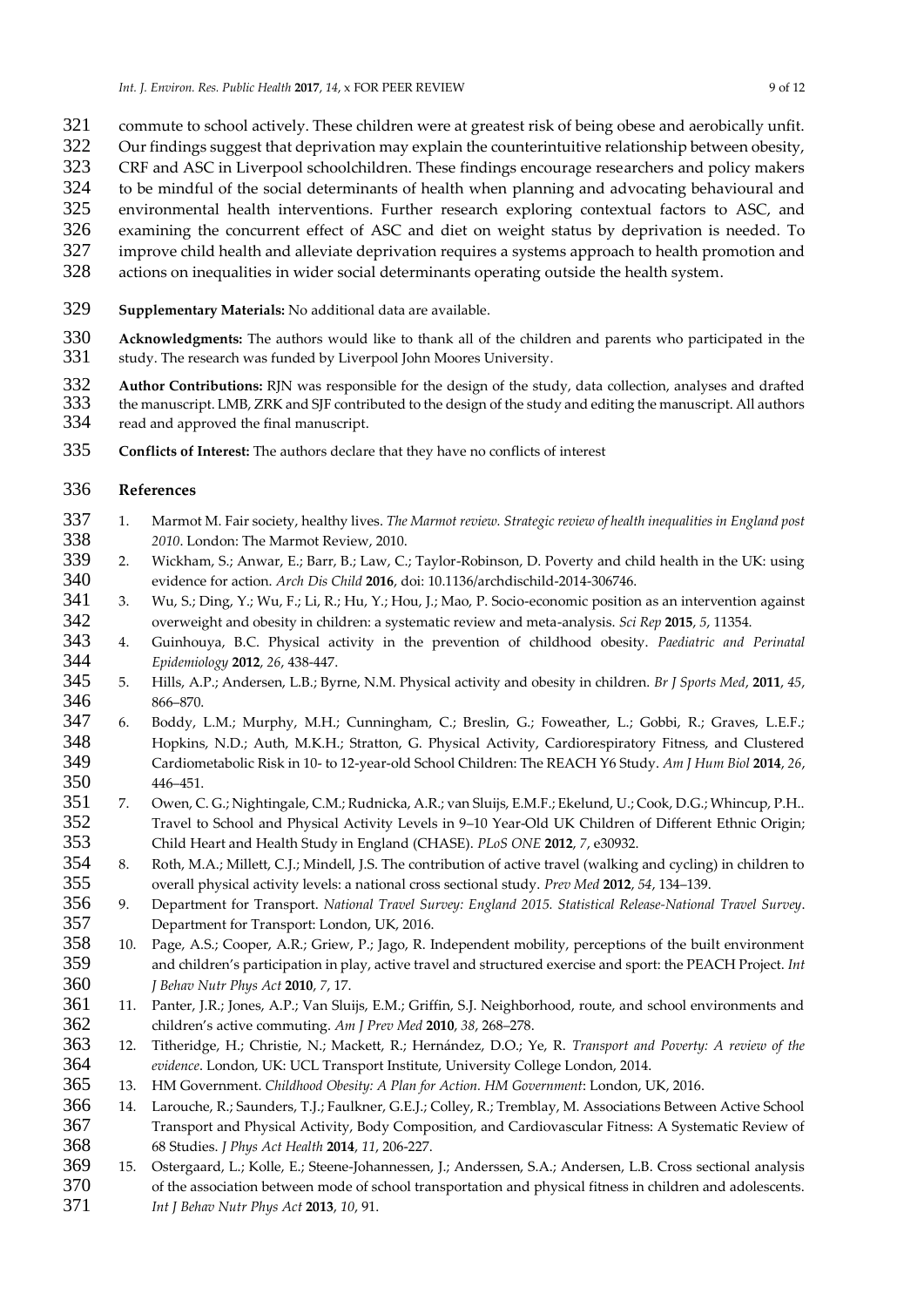- 16. Voss, C.; Sandercock, G. Aerobic Fitness and Mode of Travel to School in English Schoolchildren. *Med Sci Sports Exerc* **2010**, *42*, 281–287.
- 17. Chaufan, C.; Yeh, J.; Ross, L.; Fox, P. Exploring the associations between active school transport, child obesity, and child poverty in California. *J Behav Health* **2012**, *1*, 35-41.
- 18. Heelan, K.A.; Donnelly, J.E.; Jacobsen, D.J.; Mayo, M.S.; Washburn, R.; Greene, L. Active Commuting To and From School and BMI in Elementary School Children - Preliminary Data. *Child Care Health and Development* **2005**, *31*, 341-349.
- 19. Sarmiento, O. L.; Lemoine, P.; Gonzalez, S.A.; Broyles, S.T.; Denstel, K.D.; Larouche, R.; Onywera, V.; Barreira, T.V.; Chaput, J.P. Fogelholm, M.; Hu, G.; Kuriyan, R.; Kurpad, A.; Lambert, E.V.; Maher, C.; Maia, 381 J.; Matsudo, V.; Olds, T.; Standage, M.; Tremblay, M.S.; Tudor-Locke, C.; Zhao, P.; Church, T.S. Katzmarzyk, P.T. for the ISCOLE Research Group. Relationships between active school transport and adiposity indicators in school-age children from low-, middle- and high-income countries. *Int J Obes Suppl* **2015**, *5*, S107–S114.
- 20. Gutiérrez-Zornoza, M.; Sánchez-López, M.; García-Hermoso, A.; González-García, A.; Chillón, P.; Martínez-Vizcaíno, V. Active Commuting to School, Weight Status, and Cardiometabolic Risk in Children From Rural Areas: The Cuenca Study. *Health Education & Behavior* **2015**, *42*, 231-239.
- 21. Villa-González, E.; Ruiz, J.R.; Chillón, P. Associations between Active Commuting to School and Health- Related Physical Fitness in Spanish School-Aged Children: A Cross-Sectional Study. *Int J Environ Res Public Health* **2015**, *12*, 10362-10373.
- 22. Chillón, P.; Ortega, F.B.; Ruiz, J.R.; Veidebaum, T.; Oja, L.; Mäestu, J.; Sjöström, M. Active commuting to school in children and adolescents: An opportunity to increase physical activity and fitness. *Scand J Public Health* **2010**, *38*, 873–879.
- 23. Ramírez-Vélez, R.; García-Hermoso, A.; Agostinis-Sobrinho, C.; Mota, J.; Santos, R.; Correa-Bautista, J.E.; Amaya-Tambo, D.C.; Villa-González, E. Cycling to School and Body Composition, Physical Fitness, and Metabolic Syndrome in Children and Adolescents. *J Pediatr* **2017**,
- 24. D'Haese, S.; De Meester, F.; De Bourdeaudhuij, I.; Deforche, B.; Cardon, G. Criterion distances and environmental correlates of active commuting to school in children. Int J Behav Nutr Phys Act 2011, 8, 88.
- 25. Duncan, S.; White, K.; Mavoa, S.; Stewart, T.; Hinckson, E.; Schofield, G. Active Transport, Physical Activity, and Distance Between Home and School in Children and Adolescents. *J Phys Act Health* **2016**, *13*, 447-453.
- 26. McDonald, N.C. Children's mode choice for the school trip: The role of distance and school location in walking to school. *Transportation* **2008**, *35*, 23-35.
- 27. Lee, C.; Zhu, X.; Yoon, J.; Varni, J.W. Beyond Distance: Children's School Travel Mode Choice. *Ann Behav Med* **2013**, *45*, 55.
- 406 28. Zhu, X.; Lee, C. Correlates of walking to school and implications for public policies: survey results from parents of elementary school children in Austin, Texas. *J Public Health Policy* **2009**, *30*, S177–S202.
- 29. Giles-Corti, B.; Wood, G.; Pikora, T.; Learnihan, V.; Bulsara, M.; Van Niel, K.; Timperio, A.; McCormack, G.; Villanueva, K. School site and the potential to walk to school: The impact of street connectivity and traffic exposure in school neighborhoods. *Health Place* **2011**, *17*, 545–550.
- 30. Mitra, R.; Buliung, R.N. Built environment correlates of active school transportation: Neighborhood and the modifiable areal unit problem. *Journal of Transport Geography* **2012**, *20*, 51–61.
- 31. Hume, C., Timperio, A., Salmon, J., Carver, A., Giles-Corti, B., Crawford, D. Walking and cycling to school: predictors of increases among children and adolescents. *Am J Prev Med* **2009**, *36*,195–200.
- 32. Rosenberg, D.; Ding, D.; Sallis, J.F.; Kerr, J.; Norman, G.J.; Durant, N.; Harris, S.K.; Saelens, B. E. Neighborhood environment walkability scale for youth (NEWS-Y): Reliability and relationship with physical activity. *Prev Med* **2009**, *49*, 213-218.
- 33. Kneeshaw-Price, S.; Saelens, B.; Sallis, J.; Glanz, K.; Frank, L.; Kerr, J.; Hannon, P.A.; Grembowski, D.E.; Chan, K.C.G.; Cain, K. Children's Objective Physical Activity by Location: Why the Neighbourhood Matters. *Pediatr Exerc Sci* **2013**, *25*, 468-486.
- 34. Noonan, R.J.; Boddy, L.M.; Knowles, Z.R.; Fairclough, S.J. Cross-sectional associations between high- deprivation home and neighbourhood environments, and health-related variables among Liverpool children. *BMJ Open* **2016**, *6*, e008693.
- 35. Department for Communities and Local Government. *The English indices of deprivation 2015*. Communities and Local Government Publications: Wetherby, UK, 2015.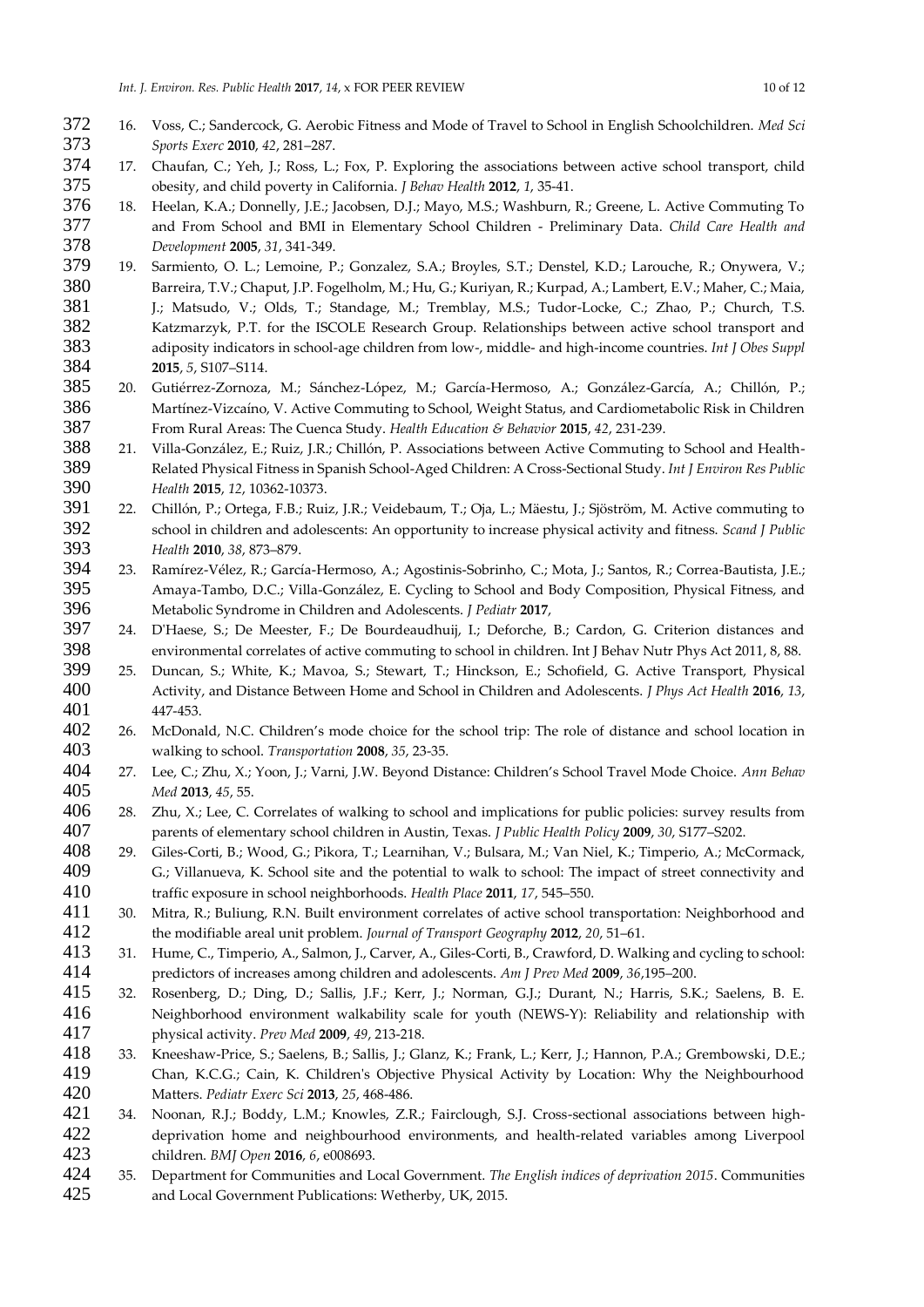- 36. Public Health England. *Liverpool health profile 2014*. Public Health England: London, UK, 2014.
- 37. Cole, T.J.; Freeman, J.V.; Preece, M.A. Body mass index reference curves for the UK, 1990. *Arch Dis Child* **1995**, *73*, 25-29.
- 38. Cole, T.J.; Bellizzi, M.C.; Flegal, K.M.; Dietz, W.H. Establishing a standard definition for child overweight and obesity worldwide: international survey. *BMJ* **2000**, *320*, 1240–1243.
- 39. Mirwald, R.L.; Baxter-Jones, A.D.G.; Bailey, D.A.; Beunen, G.P. An assessment of maturity from anthropometric measurements. *Med Sci Sports Exerc* **2002**, *34*, 689-694.
- 40. Leger, L.A.; Mercier, D.; Gadoury, C.; Lambert, J. The multistage 20 metre shuttle run test for aerobic fitness. *J Sports Sci* **1988**, *6*, 93-101.
- 41. Boddy, L.M.; Thomas, N.E.; Fairclough, S.J.; Tolfrey, K.; Brophy, S.; Rees, A.; Knox, G.; Baker, J.S.; Stratton, S. ROC Generated Thresholds for Field-Assessed Aerobic Fitness Related to Body Size and Cardiometabolic Risk in Schoolchildren. *PLoS ONE* **2012**, *7*, e45755.
- 42. Van Dyck, D.; De Bourdeaudhuij, I.; Cardon, G.; Deforche, B. Criterion distances and correlates of active transportation to school in Belgian older adolescents. *Int J Behav Nutr Phys Act* **2010**, *7*, 87.
- 43. MIMAS. Available online: http://geoconvert.mimas.ac.uk/ (accessed on 25th June 2017).
- 44. McDonald, N.C. Critical Factors for Active Transportation to School Among Low-Income and Minority Students: Evidence from the 2001 National Household Travel Survey. *Am J Prev Med* **2008**, *34*, 341-344.
- 45. Pabayo, R.; Gauvin, L. Proportion of students who use various modes of transportation to and from school in a representative population-based sample of children and adolescents, 1999. *Prev Med* **2008**, *46*, 63–66.
- 445 46. Conrad, D.; Capewell, S. Associations between deprivation and rates of childhood overweight and obesity in England, 2007-2010: an ecological study. *BMJ Open* **2012**, *2*, e000463.
- 47. Nau, C.; Schwartz, B.S.; Bandeen-Roche, K.; Liu, A.; Pollak, J.; Hirsch, A.; Bailey-Davis, L.; Glass, T.A. Community Socioeconomic Deprivation and Obesity Trajectories in Children Using Electronic Health Records. *Obesity* **2015**, *23*, 207-212.
- 48. Nevill, A.M.; Duncan, M.J.; Lahart, I.; & Gavin Sandercock (2015). Modelling the association between weight status and social deprivation in English school children: Can physical activity and fitness affect the relationship? *Ann Hum Biol* **2015**, *43*, 497-504.
- 49. Stamatakis, E.; Wardle, J.; Cole, T.J. Childhood obesity and overweight trends in England: evidence for growing socioeconomic disparities. *Int J Obes* **2009**, *34*, 41–47.
- 50. Ranjit, N.; Wilkinson, A.V.; Lytle, L.M.; Evans, A.E.; Saxton, D.; Hoelscher, D.M. Socioeconomic inequalities in children's diet: the role of the home food environment. *Int J Behav Nutr Phys Act* **2015**, *12*, S4.
- 51. Cetateanu, A.; Jones, A. Understanding the relationship between food environments, deprivation and childhood overweight and obesity: Evidence from a cross sectional England-wide study. *Health Place* **2014**, *27*, 68–76.
- 52. Patterson, R.; Risby, A.; Chan, M.Y. Consumption of takeaway and fast food in a deprived inner London Borough: are they associated with childhood obesity? *BMJ Open* **2012**, *2*, e000402.
- 53. Braithwaite, I.; Stewart, A.W.; Hancox, RJ.; Beasley, R.; Murphy, R.; Mitchell, E.A.; the ISAAC Phase Three Study Group. Fast-food consumption and body mass index in children and adolescents: an international cross-sectional study. *BMJ Open* **2014**, *4*, e005813.
- 54. Huang, J.Y.; Qi, S.J. Childhood obesity and food intake. *World J Pediatr* **2015**, *11*, 101-107.
- 55. Lieberman, L.; Golden, S.D.; Earp, J.A.L. Structural Approaches to Health Promotion: What Do We Need to Know About Policy and Environmental Change? *Health Educ Behav* **2013**, *40*(5), 520-525.
- 56. Sallis, J.F.; Cervero, R.B.; Ascher, W.; Henderson, K.A.; Kraft, M.K.; Kerr, J. An ecological approach to creating active living communities. *Annu Rev Public Health* **2006**, *27*, 297–322.
- 57. Cooper, A.R.; Wedderkopp, N.; Wang, H.; Andersen, L.B.; Froberg, K.; Page, A.S. Active travel to school and cardiovascular fitness in Danish children and adolescents. *Med Sci Sport Exer* **2006**, *38*, 1724–1731.
- 58. Ridley, K.; Ainsworth, B.; Olds, T. Development of a Compendium of Energy Expenditures for Youth. *Int J Behav Nutr Phys Act* **2008**, 5, 45.
- 59. Parikh, T.; Stratton, G. Influence of intensity of physical activity on adiposity and cardiorespiratory fitness in 5-18 year olds. *Sports Med* **2011**, *41*, 477-488.
- 60. Chillón, P.; Panter, J.; Corder, K.; Jones, A.P.; Van Sluijs, E.M.F. A longitudinal study of the distance that young people walk to school. *Health Place* **2015,** *31*, 133-137.
- 61. Kerr, J.; Rosenberg, D.; Sallis, J.F.; Saelens, B.E.; Frank, L.D.; Conway, T.L. Active commuting to school: associations with environment and parental concerns. *Med Sci Sports Exerc* **2006**, *38*, 787–794.